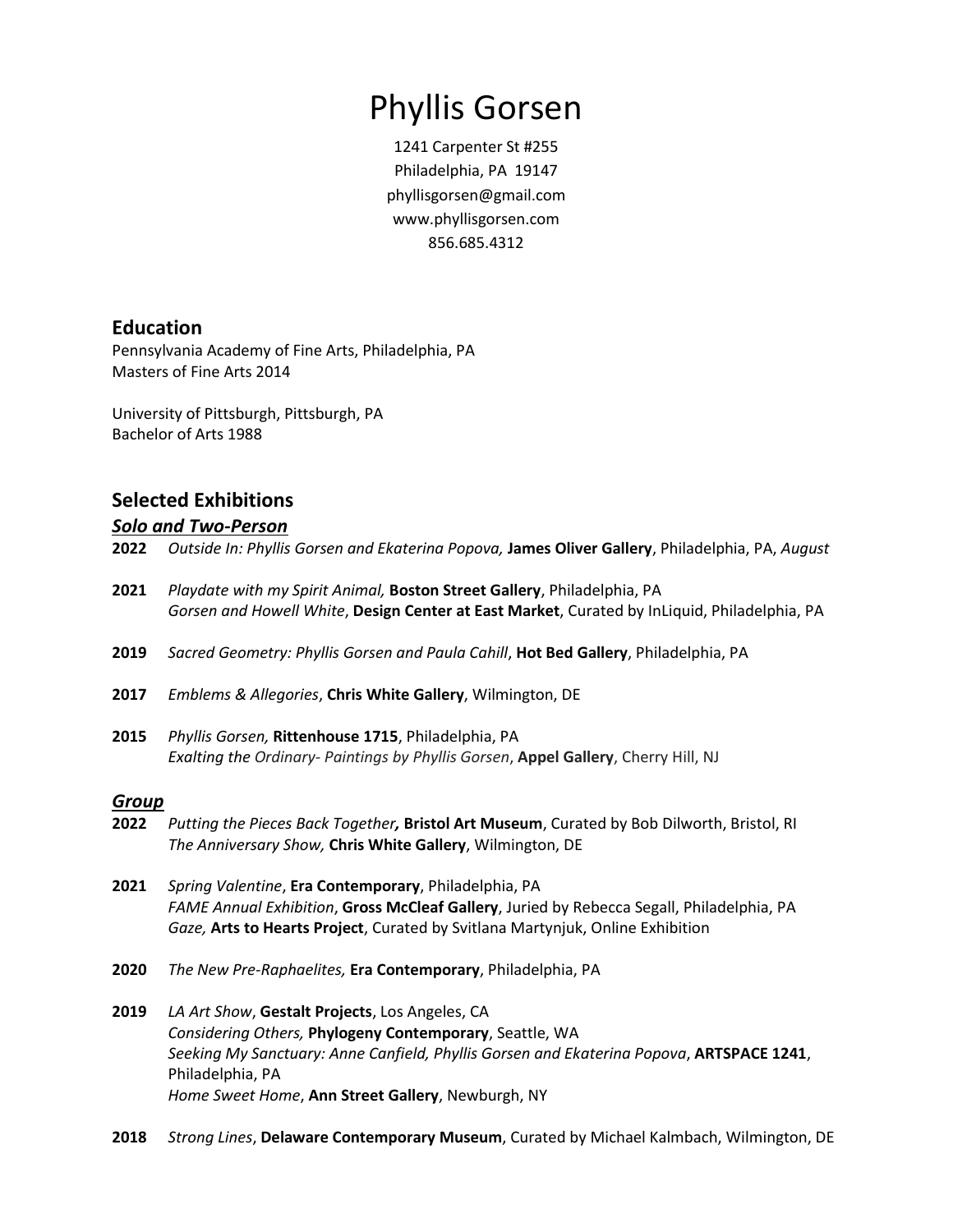*Let's Connect*, **The Barnes Foundation**, Philadelphia, PA *Intersection,* Curator and Exhibitor*,* **RH Gallery**, Hockessin, DE *Into the Light,* **990 Spring Garden St**, Curated by Bridgette Mayer, Philadelphia, PA *Small Beauties,* **Con Artist Collective**, Curated by Era Contemporary, New York City, NY *Circular*, **bG Gallery**, Santa Monica, CA *Winged Woman: The Art of Arlene Love and Contemporary Parallels*, Curated by InLiquid, **Painted Bride**, Philadelphia, PA

**2017** *The Inherent Geometric*, Four Person Show, **Devon Silo**, Curated by Suzanna Gold, Devon, PA *Celebrating the Legacy of David Park*, **Santa Clara University**, Juried by John Seed- Awarded Honorable Mention, Santa Clara, CA *Fire Sale,* **Automat Collective Gallery**, Philadelphia, PA *Star Garden***, Era Contemporary**, Philadelphia, PA *Sex Symbol*, Curator and Exhibitor, **ARTSPACE 1241**, Philadelphia, PA *The Other Art Fair*, **Brooklyn Expo Center**, Brooklyn, NY *Cut and Paste: Contemporary Collage Group Exhibition*, **Site: Brooklyn**, Brooklyn, NY *Spring Group Exhibition*, **Center for Emerging Visual Artists**, Philadelphia, PA *Somewhere I've Never Been Before*, **704 Catharine St**, Curated by Judy Engle, Philadelphia, PA *Main Line Art Center Annual Juried Exhibition*, **Main Line Center for the Arts**, Awarded Honorable Mention, Haverford, PA *Seeing Red*, **HBHQ**, Philadelphia, PA

- **2016** *Nurturing Your Nature*, Curator and Exhibitor, **ARTSPACE 1241**, Philadelphia, PA *Bombay Sapphire Artisan Series*, Semi -Finalist, **Painted Bride**, Philadelphia, PA *Main Line Art Center Annual Juried Exhibition*, **Main Line Center for the Arts**, Juror: Sharon Ewing, Haverford, PA
- **2015** *Ritual*, **HBHQ**, Philadelphia, PA *Arbitrary Relevance*, **Ground Floor Gallery**, Philadelphia, PA *Benefit v. Fifteen*, **InLiquid Art**, Philadelphia, PA
- **2014** *113th All Student Exhibition*, MFA Thesis Show, **Pennsylvania Academy of the Fine Arts**, Philadelphia, PA *Irving Portner Memorial Award*, **Cheltenham Center for the Arts** 71st Annual Awards Painting Show, Juried by Richard Rosenfeld, Cheltenham PA *Works on Paper* Juried Exhibition, **Philadelphia Sketch Club**, Philadelphia, PA
- **2013** *Pafa @ Parktown*, **Parktown Place**, Philadelphia, PA *Absolutely Abstract*, **Philadelphia Sketch Club,** Juried by Bill Scott, Philadelphia, PA *Seeing the Unseen,* **Gallery 8**, Philadelphia, PA
- **2012** *National Council for the Arts Exhibition*, **Barclay Farmstead Museum**, Awarded Honorable Mention, Cherry Hill, NJ *pafa x phly*, **Philadelphia Insurance Companies**, Philadelphia, PA *Mugs,* **Markeim Art Center**, Haddonfield, NJ *Main Line Center for the Arts Annual Exhibition*, **Main Line Center for the Arts**, Haverford, PA
- **2011** *Five New Artists in Old City*, Group Exhibition, **72 N. 2nd St**, Philadelphia, PA *Room To Grow*, 3 Person Exhibition, **72 N. 2nd St,** Philadelphia, PA